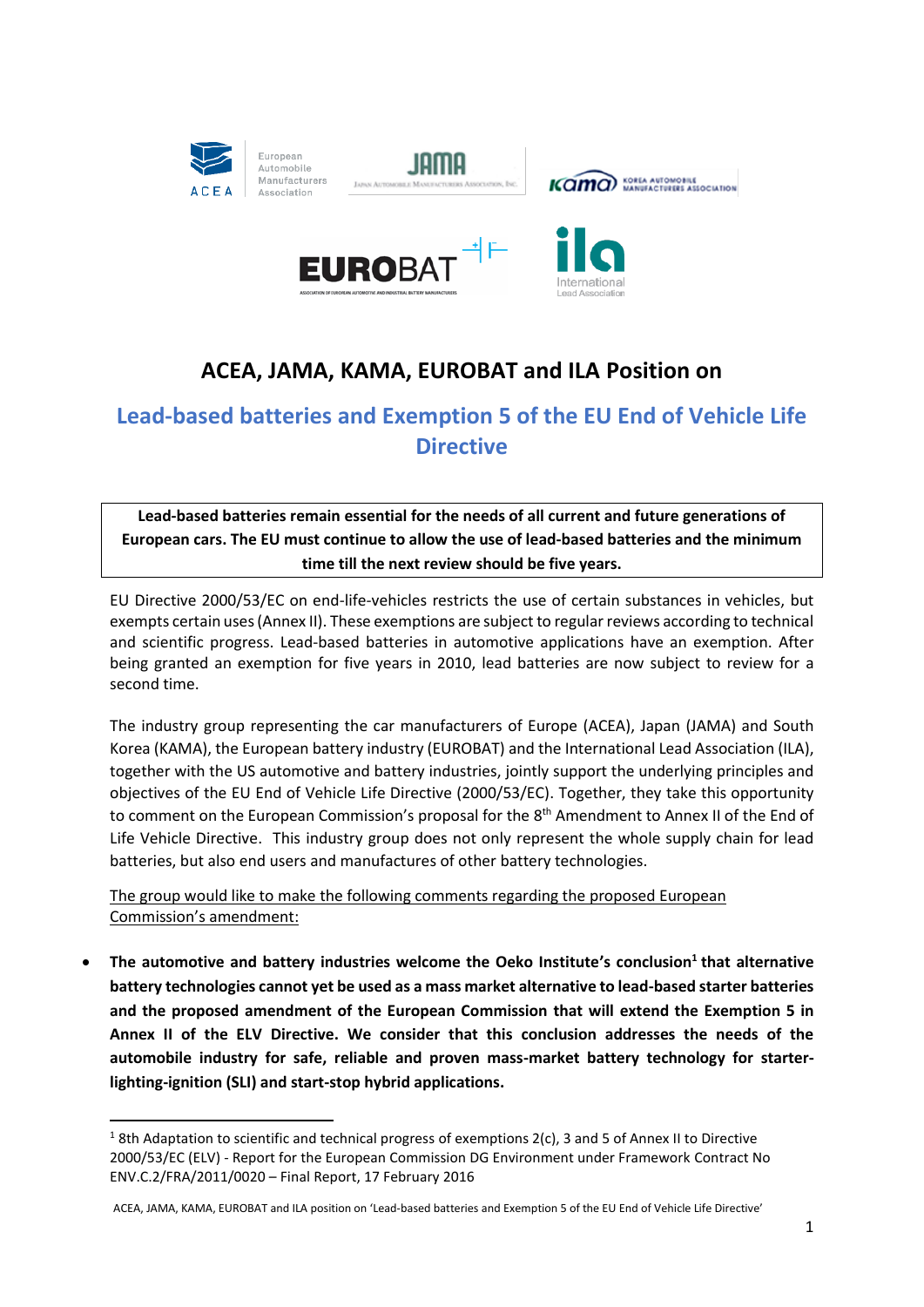- **We note the Oeko Institute report recognises the ongoing industry R&D initiatives to find replacements for lead-based batteries and the need to ensure that any alternative requires extensive testing, development and approval before it could be considered suitable for mass market applications. For that reason, we originally requested an eight year review period and contend that a five year period is the absolute minimum time necessary to gain sufficient experience in terms of developing and testing alternative battery applicability.**
- **Lead-based batteries are currently the only automotive battery technology that operates in a closed loop in Europe, with more than 99% being collected and recycled when they come to the end of their useful life for further use in lead batteries, making a vital contribution to the European circular economy. We therefore believe that future decision-making should consider a wider life cycle assessment of the environmental impacts of the potential replacement of lead-based batteries with alternative technologies.**
- **Drop-in solutions for alternative 12V battery technologies are currently not available for mass production vehicles without significant and expensive re-design, where cranking-time and energy management as well as discharge characteristics and package location would have to be considered.**
- **Lead battery technology has been on the market for decades and platform design has evolved around this technology. As vehicle and electrical architecture and design standards are closely linked to lead battery functionality, adoption of a new single-battery technology would challenge the current state of the art and in itself require significant innovation in platform design.**

**In addition to the technical and scientific arguments made above, we strongly feel that socioeconomic impacts should be taken into consideration by decision-makers when assessing whether, and for how long, to extend the exemption for lead-based batteries. Europe has a long-established and globally competitive lead-based automotive battery manufacturing industry, which supplies the majority of original equipment (OE) and aftermarket (AM) customers in Europe. As a result, the production of automotive lead-based batteries has led to the creation of a significant number of jobs in battery manufacturing in Europe as such, but also in the up- and downstream sectors.**

## **ADDITIONAL INFORMATION**

#### **The importance of lead-based automotive batteries**

#### **Lead-based batteries are vital for the following applications in vehicle types:**

- 1. **Starter-lighting-ignition (SLI) battery:** these 12V batteries are required to start the engine and supply the complete electrical system (starter-lighting-ignition).
- 2. **On-board supply battery:** in addition to a traction battery used to propel a vehicle (usually Li-based), plug-in hybrid electric and full electric vehicles require a separate lead battery for functional safety, controls, comfort features and redundancy.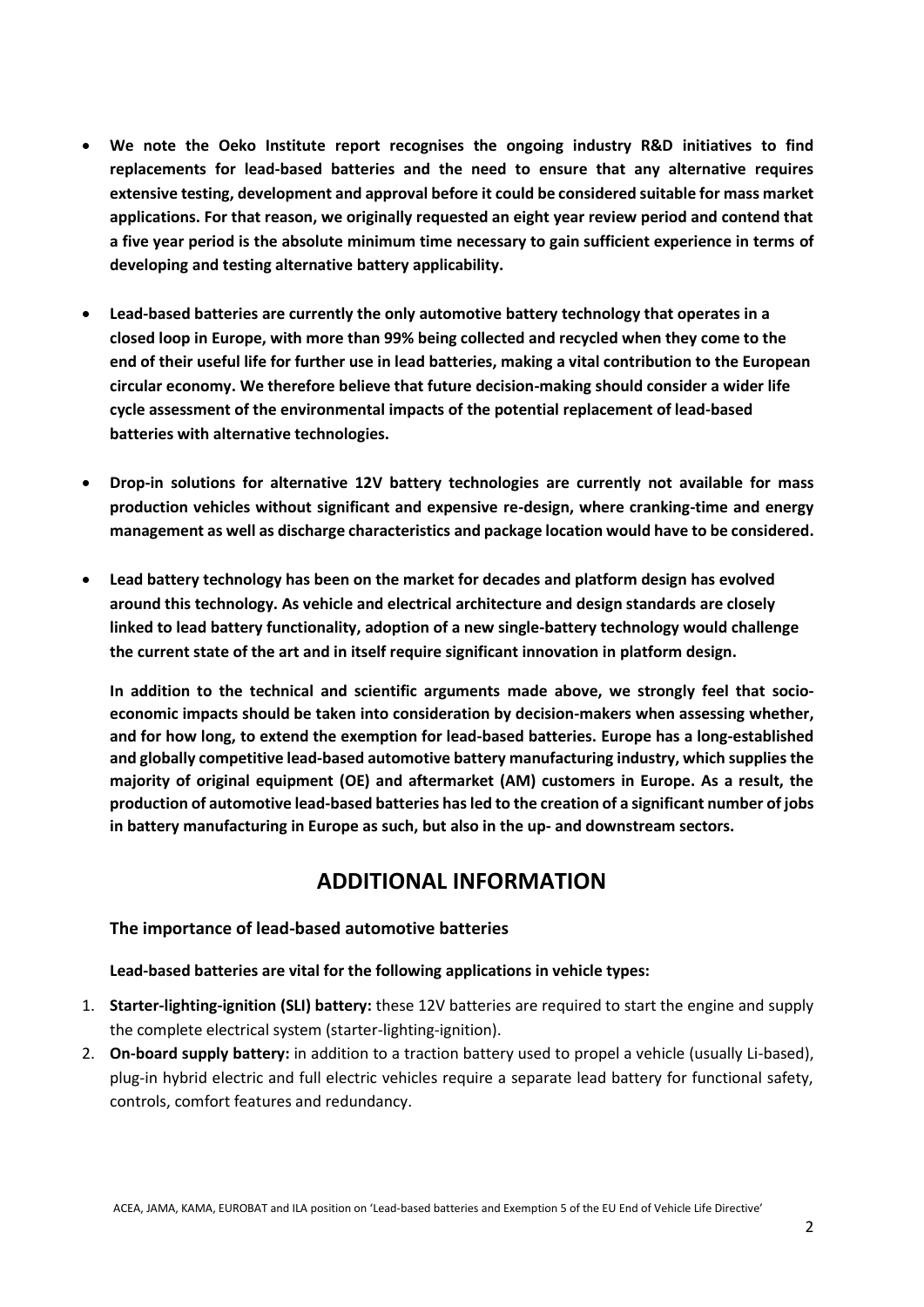It should be noted that the information below is not relevant to high voltage batteries for use in electric-vehicles and full hybrid vehicles. The batteries used in these vehicles have different functionalities and requirements.

**Start-stop and hybrid applications:** advanced lead batteries are used in micro hybrid vehicles utilising start-stop technology, thereby leading to significant  $CO<sub>2</sub>$  savings. Lead batteries may also be used in the future for hybrid applications increasing the potential  $CO<sub>2</sub>$  savings further.

#### **Lead batteries stand out from other battery technologies and have a number of key automotive features:**

- **Safety** is essential to OEMs and to their customers, and should be considered at both the component and vehicle level, in addition to service and end-of-life aspects. Lead batteries are a well-understood system with an aqueous electrolyte that is inherently safe, making battery fires and explosions an extremely rare event. Lithium-ion (Li-ion) batteries need carefully designed systems to ensure safe operation. The high energy density of these batteries, coupled with the use of flammable organic solvent electrolytes and the use of thin electrodes and separators make battery integrity more challenging.
- **Vehicle design:** lead battery technology has been on the market for decades and platform design has evolved around this technology. As vehicle and electrical architecture and design standards are closely linked to lead battery functionality, adoption of a new single-battery technology would challenge the current state of the art and in itself require a significant innovation in platform design. Lead-based batteries are intrinsically safe and as a consequence can be located in all positions in a vehicle.
- **Winter performance:** Cold cranking is required as part of OEM vehicle specifications to ensure reliable vehicle operation in very cold weather conditions, eg -30°C or up to -40°C in Northern Countries with a polar climate. The unrivalled cold cranking properties of lead-based batteries and the robust rechargeability are key reasons that make this battery type essential and currently irreplaceable for mass market vehicles. At low temperatures no other commercially available battery system for volume production is able to meet the required performance demanded.
- **Durability at high temperatures:** the temperature of a battery within the vehicle architecture is a key parameter for the safety and the life time of the battery. Lead-based batteries can withstand internal temperatures, which cover allrealistic scenarios. For example under the bonnet ambient temperatures in hot climates. In comparison, the general operating temperature range for a Li-ion battery is significantly lower. For higher temperatures (as mentioned above for lead-based batteries) additional cooling systems would be required.
- **Sustainable recycling** virtually all lead batteries are collected and recycled through a very efficient infrastructure that is driven by the economic value of the battery. In Europe, more than 99% of leadbased batteries are collected and recycled and a lead-based battery comprises for approximately 85% of recycled material. These characteristics are not currently met by alternative battery technologies.
- **Low combined cost:** at present, lead-based batteries remain by far the most cost-effective and durable battery technology for SLI applications in conventional powertrains (in the region of €50-150 per kWh). On a battery level, it was reported during the consultation period that lead batteries cost €30-80 per battery; in contrast the cost is €300-500 per Li-ion SLI battery. This cost differential is prohibitive except in the case of luxury vehicles where cost is not a major issue. In addition to the lower cell-level cost, lead batteries do not require heat shielding, active cooling, or a sophisticated battery management system. This is an important consideration for consumers and the automotive industry,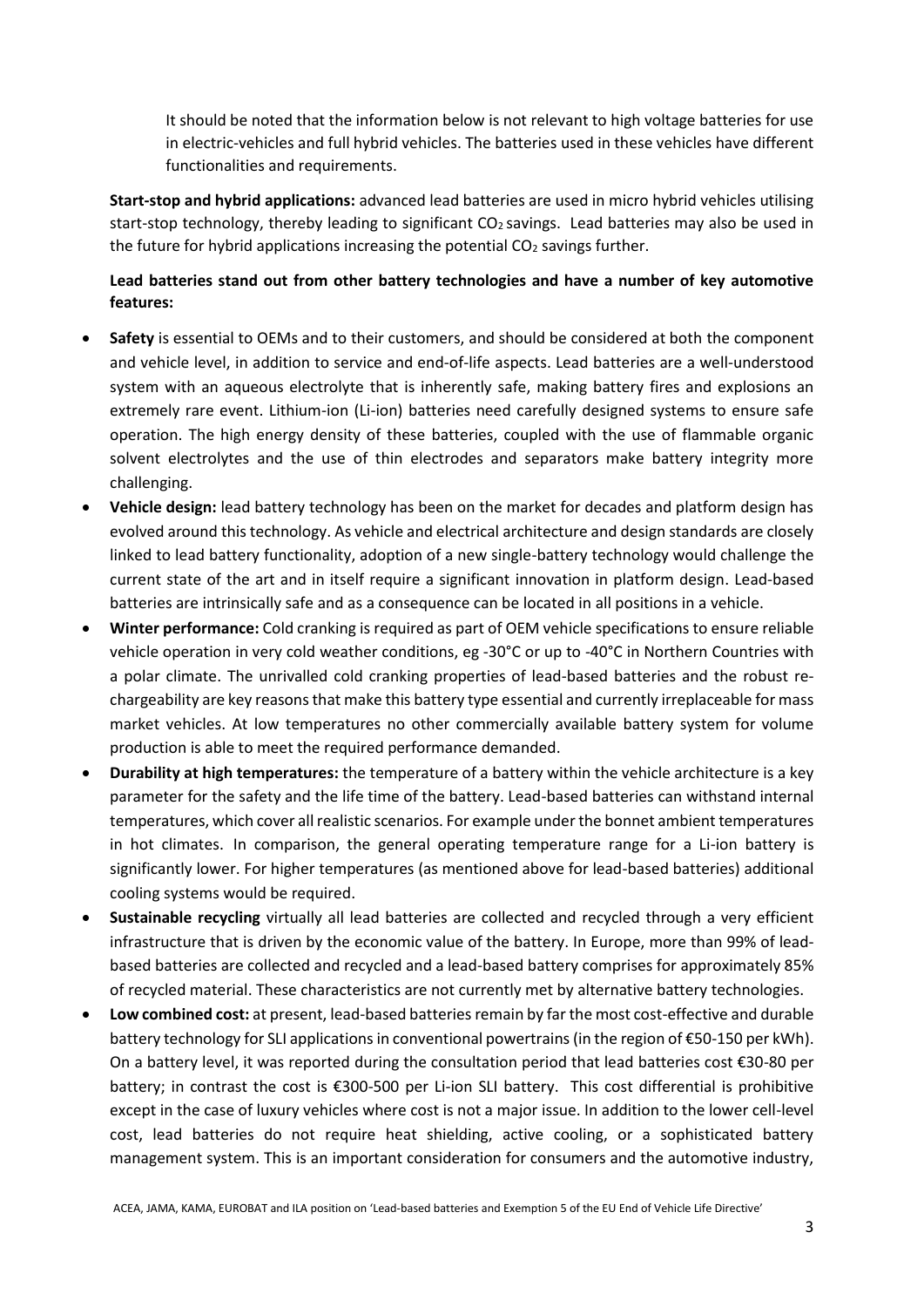due to the higher financial burdens of a more expensive alternative battery system. This combination of cost and performance makes lead batteries the most cost efficient option for  $CO<sub>2</sub>$  reduction in automotive applications.

### **Socio-economic considerations**

Of the 253 million passenger cars on European streets 99.99 % are using lead-based batteries. The few vehicles using a single Li-ion battery are mainly high performance sport cars.

The lead battery industry is vital to the European economy; it directly employs around 20,000 workers in Europe and has an annual turnover of approximately €5 billion. Users of lead-based batteries include the automotive industry which, directly and indirectly, employs 12.2 million people - representing 5.6% of total EU employment.

Lead battery manufacturers and associated suppliers are located in virtually all EU countries. On the other hand, there is no significant Li-ion cell production taking place in the EU, with the vast majority of production occurring outside Europe.

Closed loop recycling of lead-based batteries is managed by collection and recycling companies located in many members states that operate under strict environmental permits. These companies employ approximately 2,500 workers and the lead they recycle has a market value of approximately €2 billion.

## **About the industry group**

**EUROBAT** is the association for the European manufacturers automotive, industrial and energy storage batteries. EUROBAT has 52 members from across the continent comprising more than 90% of the battery industry in Europe. The members and staff work with all stakeholders, such as battery users, governmental organisations and media, to develop new battery solutions in areas of hybrid and electro-mobility as well as grid flexibility, renewable energy storage and demand response services [www.eurobat.org.](http://www.eurobat.org/)

**The European Automobile Manufacturers' Association (ACEA)** represents the 15 Europe-based car, van, truck and bus manufacturers: BMW Group, DAF Trucks, Daimler, Fiat Chrysler Automobiles, Ford of Europe, Hyundai Motor Europe, Iveco, Jaguar Land Rover, Opel Group, PSA Group, Renault Group, Toyota Motor Europe, Volkswagen Group, Volvo Cars, Volvo Group. More information can be found on [http://www.acea.be](http://www.acea.be/) or [@ACEA\\_eu.](https://twitter.com/ACEA_eu)

**Japan Automobile Manufacturers Association (JAMA)** JAMA is a non-profit industry association which comprises Japan's fourteen manufacturers of passenger cars, trucks, buses and motorcycles. JAMA works to support the sound development of Japan's automobile industry and to contribute to social and economic welfare.

**Korea Automobile Manufacturers Association (KAMA)** KAMA is a non-profit organization, representing the interests of automakers in Korea. KAMA is also dedicated to the sound growth of the automobile industry and the development of the national economy.